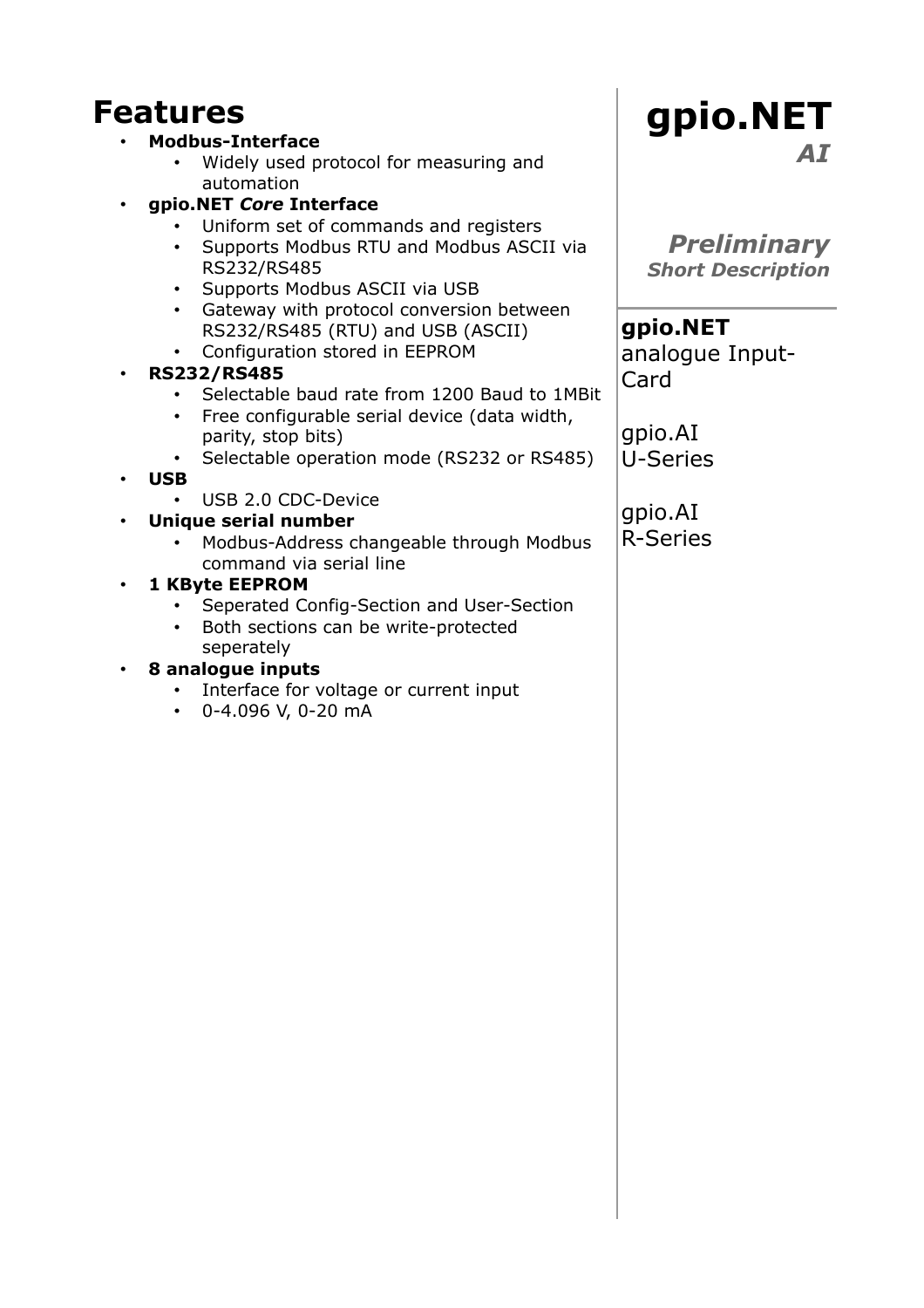

## **Overview**

The gpio.NET *Core* interface is extended by analogue inputs each providing selectable shunts for current measurement. The modules easily integrate into existing Modbus systems and can be identified and configured by a unique serial number even in a running system. Beyond that, they offer a uniform set of registers over the hole gpio.NET family.

## **Draft**



*Drawing 1: Dimensions*

#### **Interfaces**

For communication, gpio.NET modules feature up to two Modbus interfaces. R-Series provide routing between those. The DSUB connectors (X10 and X11) are only available in R-Series.

### *USB*

The USB device port (X1) belongs to the standard equipment of gpio.NET cards. Because of this, the module is accessible from prevalent PC or laptops. To deal with issues resulting of this, Modbus ASCII is the only available protocol used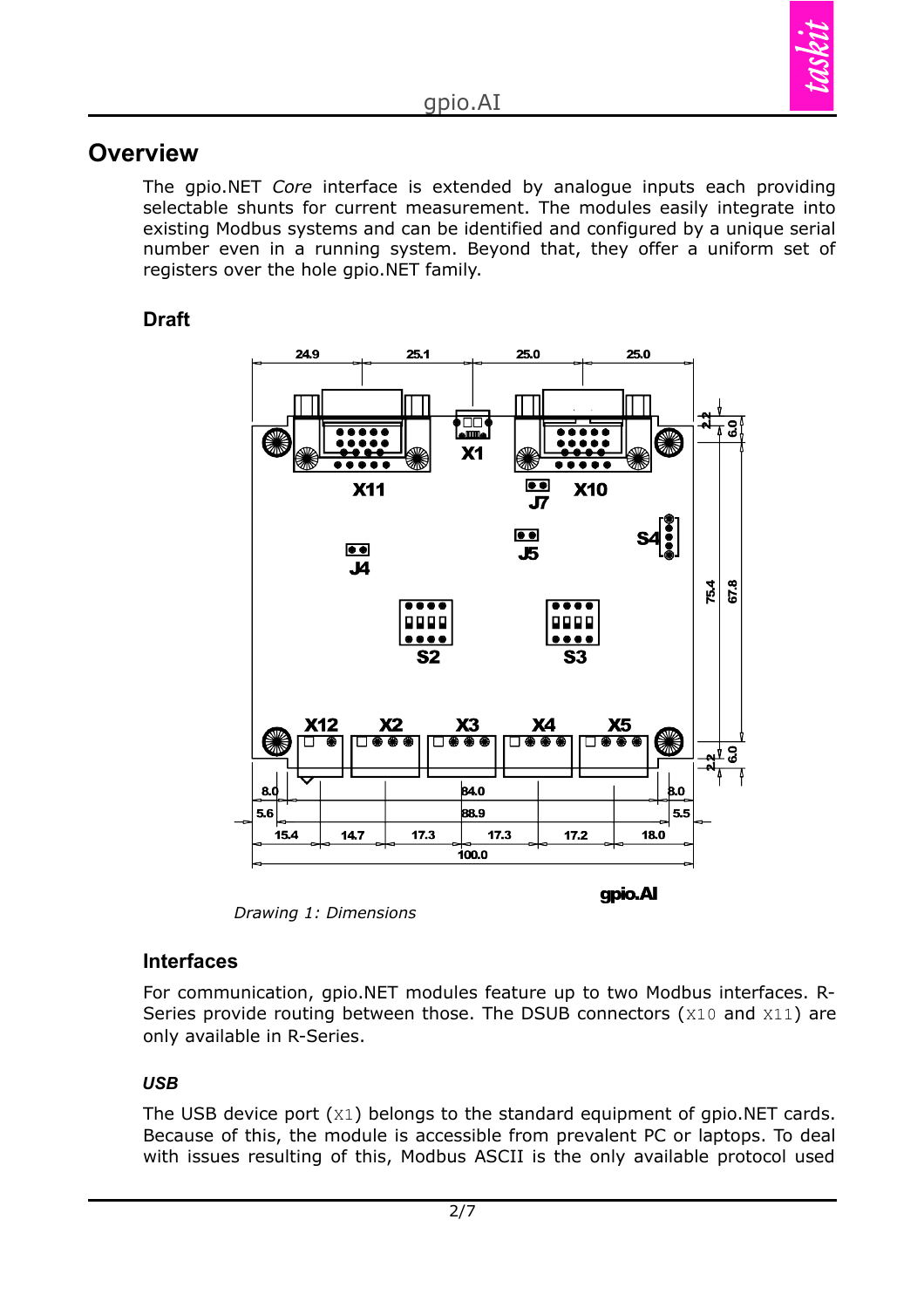

over USB. $<sup>1</sup>$  $<sup>1</sup>$  $<sup>1</sup>$  A gpio.NET card is detected as a virtual serial port by the host</sup> system and so does not differ from a real one from a programs point of view.

USB device port is used as power source if connected to a host. As an alternative, PIN9 from either  $x10$  or  $x11$  can used instead.<sup>[2](#page-2-1)</sup> When using PIN9 care has to be taken to use a well-regulated 5 volts source.

#### *RS232*

A serial interface with RS232 levels is available at gpio.NET module's X11 DSUB connector. Except the both data lines and GND no additional control lines are used.<sup>[3](#page-2-2)</sup> The RS232 interface is capable of de- and encoding Modbus-RTU as well as Modbus-ASCII. The highest possible baud rate is 250k baud. By [contemporaneous](http://dict.leo.org/ende?lp=ende&p=DOKJAA&search=contemporaneous&trestr=0x8004) utilisation of USB and RS323, it is possible to control one additional card connected via RS232 using the hosts USB connection.

| Pin            | <b>X11</b>  |
|----------------|-------------|
| 4              |             |
| $\frac{2}{3}$  | <b>RXD</b>  |
|                | <b>TXD</b>  |
| 4              |             |
| 5              | <b>GND</b>  |
| $\overline{6}$ |             |
|                |             |
| 8              |             |
| 9              | <b>VBUS</b> |
| _<br>$\sim$    | ۰           |

*Table 1: Assignment RS232*

#### *RS485*

The R-Series offer possibility to link via a RS485 bus. In that case, both potential data lines are available on X10 as well as on X11. [4](#page-2-3) In this manner, a RS485 bus is easily realised with RS232 cables. As if using RS232, Modbus-RTU and Modbus-ASCII are both usable. The maximum bit rate is 1 Mbit. A 110 ohms terminating resistor is selectable by jumper J4.

| Pin            | <b>X10</b>    | <b>X11</b>    |
|----------------|---------------|---------------|
|                |               |               |
| $\overline{c}$ |               |               |
| $\overline{3}$ |               |               |
| 4              | RS485+        | <b>RS485+</b> |
| 5              | <b>GND</b>    | <b>GND</b>    |
| 6              | <b>RS485-</b> | <b>RS485-</b> |
|                |               |               |
| 8              |               |               |
| 9              | <b>VBUS</b>   | <b>VBUS</b>   |

*Table 2: Assignment RS485*

Via RS485 connected cards are routed over USB to the host, allowing access to the RS485 bus is without special PC hardware.

<span id="page-2-0"></span><sup>1</sup> Modbus RTU – the standard mode – requires the exact temporal detection of a characters reception. This criterion cannot be guaranteed on standard PCs what causes RTU mode to become instable. Modbus ASCII is not affected by this constrain.

<span id="page-2-1"></span><sup>2</sup> Ring indicators (PIN9) of both DSUB are connected with USB 5V power source (VBUS) (valid for  $x10$  only with connected jumper  $J7$ ). This way, power can be transmitted to the next or all gpio.NET modules in one RS485 bus system.

<span id="page-2-2"></span><sup>3</sup> When plugging into a PC's RS232 interface, consider the RS485 assignment that is using control lines of a standard RS232 interface. These pins (DTR, DSR) should **not** be connected to a PC directly.

<span id="page-2-3"></span><sup>4</sup> The potential data lines use standard RS232 control lines DTR and DSR. Connecting those signals to a PC directly is to be **avoided**.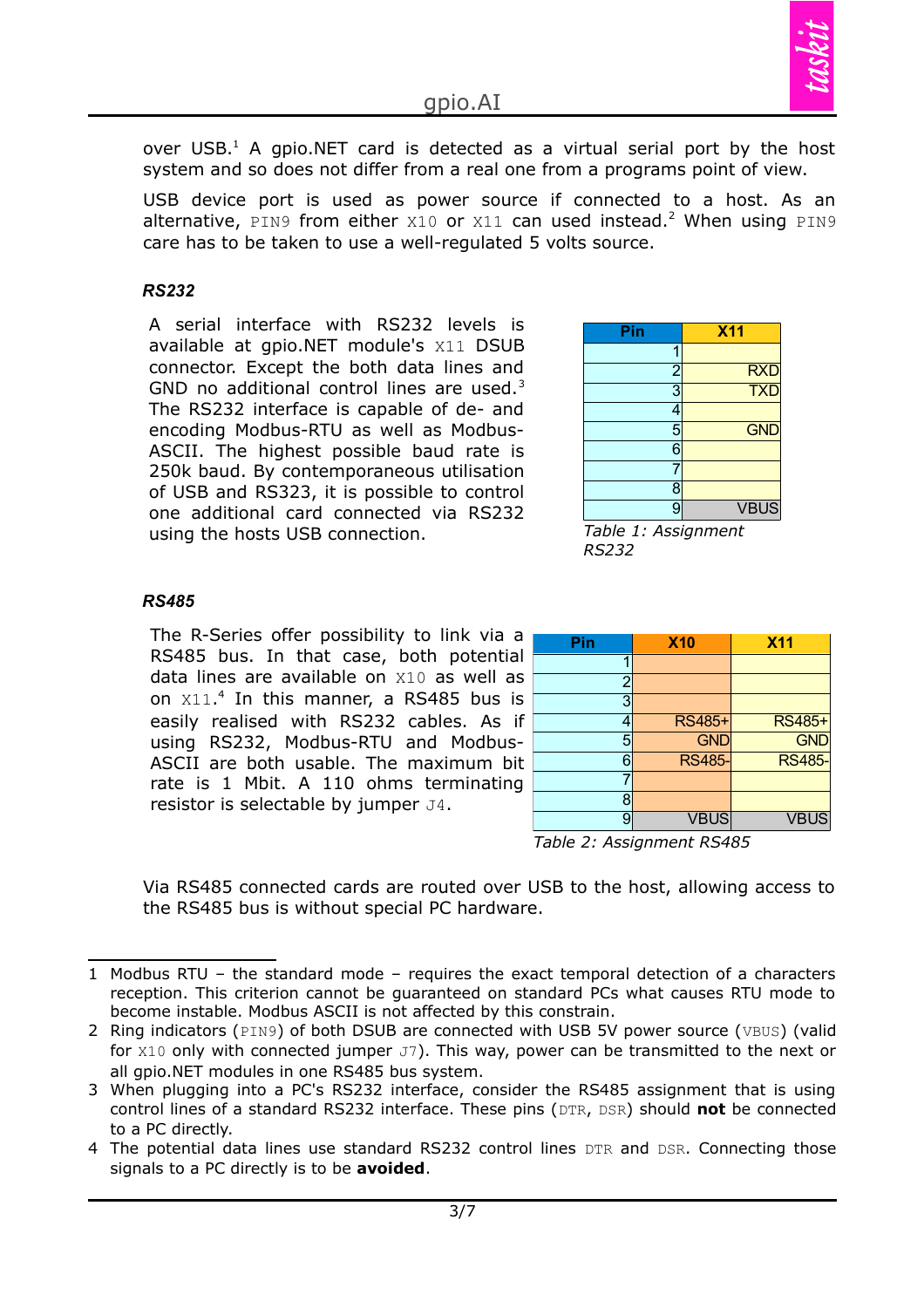

*Drawing 1: RS485 bus on USB with additional power supply*

Individual parts of a bus constructed as shown in drawing 2 can be supplied at arbitrary points by an isolated power supply. Mind to really seperate VBUS of these groups. The example demonstrates this by means of the first card connected to the host PC via USB and the rest of the bus being supplied by a seperate power source. Opened jumper J7 disrupts the VBUS connection on DSUB's PIN9.

## **Register description**

The common set of registers simplifies working with different gpio.NET modules. Device identification, configuration of interfaces and general behaviour remain consitent throughout the family.

The gpio.Net *Core* Interface defines four sections in *Holding Register'*s address space. [5](#page-3-0) Section 0x0000-0x00FF contains general configuration registers – called *Core*-Register. Registers that are gpio.AI specific occupy the *Application*-Register section  $0x0100-0x0$  FFF which is followed by the EEPROM. Registers  $0x1000-$ 0x107F serve as persistent configuration used at start-up. This group collects default values of *Core*- and *Application*-Registers. Section 0x2000-0x237F is non-volatile memory available for the user.

EEPROM sections  $0 \times 1000 - 0 \times 107$  and  $0 \times 2000 - 0 \times 237$  can be protected against unaware writes separately.

All registers are – as common by Modbus – 16bit wide.

The gpio.AI interface also provides eight input registers each holding a sampled value of the corresponding input.

<span id="page-3-0"></span><sup>5</sup> The Modbus protocol distinguishes four address ranges – *Inputregisters*, *Holdingregisters*, *Inputs* und *Coils*. *Inputs* and *Coils* offer bitwise access to ressources. While *Holdingregisters* and *Coils* are read/writeable, the other two are read-only. Each type uses a 16bit address space that can overlap each other.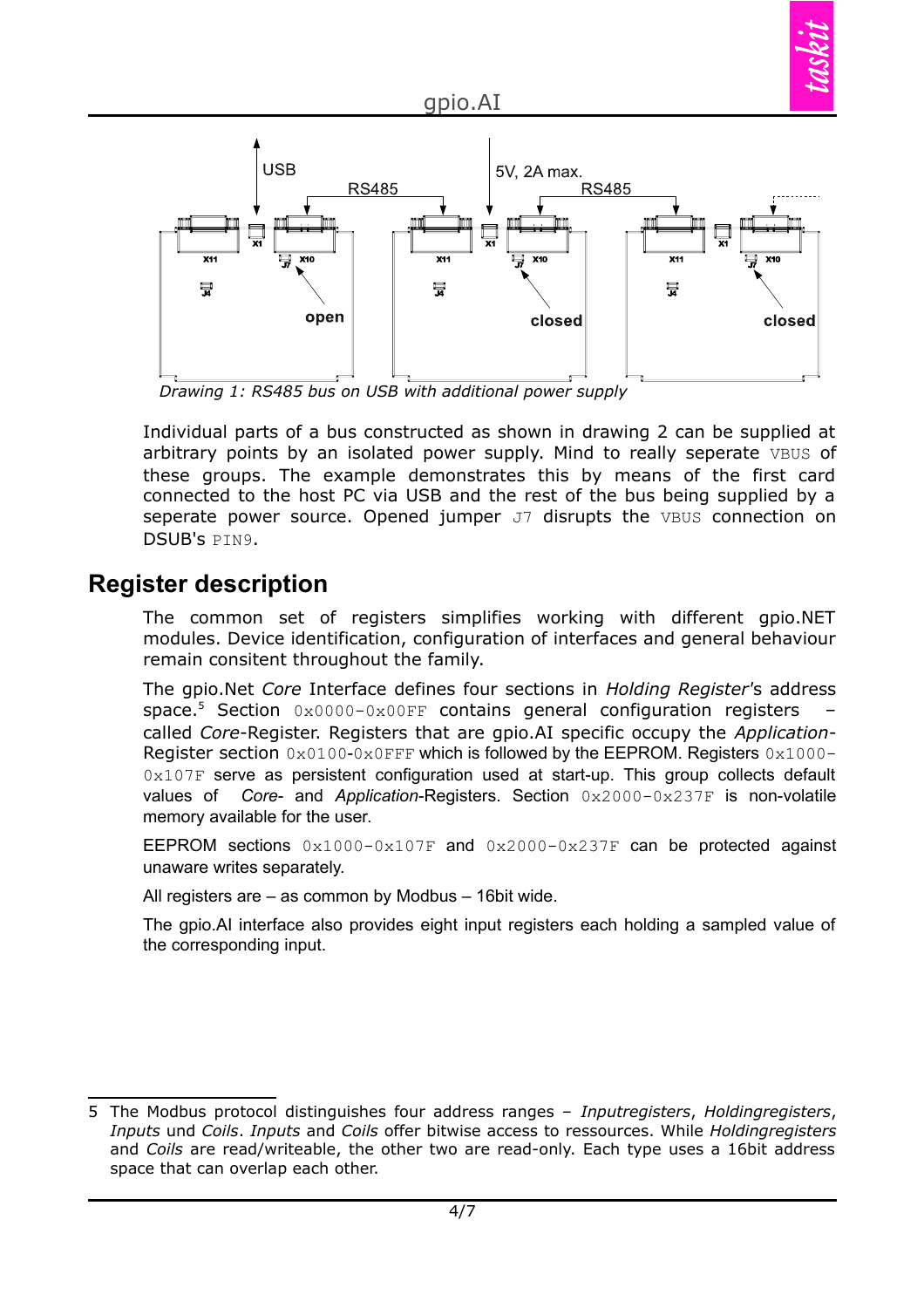### gpio.AI

| 0x0000        | <b>HREG CTRL</b>        | 0x1000     | reserved                |
|---------------|-------------------------|------------|-------------------------|
| 0x0001        | HREG PM                 | 0x1001     | <b>HREG PM</b>          |
| 0x0002        | <b>HREG BAUDSEL</b>     | 0x1002     | <b>HREG BAUDSEL</b>     |
| 0x0003        | <b>HREG DBITS</b>       | 0x1003     | <b>HREG DBITS</b>       |
| 0x0004        | <b>HREG PARITY</b>      | 0x1004     | <b>HREG_PARITY</b>      |
| 0x0005        | <b>HREG STOP</b>        | 0x1005     | <b>HREG STOP</b>        |
| 0x0006        | HREG SERIAL MODE        | 0x1006     | <b>HREG SERIAL MODE</b> |
| 0x0007        | <b>HREG MODBUS MODE</b> | 0x1007     | <b>HREG MODBUS MODE</b> |
| $\sim$ $\sim$ | reserved                |            |                         |
| 0x0100        | <b>SAMPLE RATE</b>      | <b>A</b> A | reserved                |
| 0x0101        | <b>SAMPLE EXP</b>       |            |                         |

*Table 3: Holding registers*

#### **HREG\_CTRL**

| 15                     | 14       | 13 | 12                  | 11                         | 10                 | .9             | 8            |
|------------------------|----------|----|---------------------|----------------------------|--------------------|----------------|--------------|
| CTRL_ACCESS_KEY (0x8E) |          |    |                     |                            |                    |                |              |
|                        | 6        |    | 4                   |                            |                    |                |              |
|                        | reserved |    | <b>CONN</b><br>INIT | <b>USER</b><br><b>WREN</b> | CFG<br><b>WREN</b> | <b>DEFAULT</b> | <b>RESET</b> |

### *CTRL\_ACCESS\_KEY*

Any changes to HREG CTRL take only effect when the correct access key is written to the upper eight bits each time HREG CTRL is accessed. This key  $(0 \times 8E)$  needs to be set every time this register is about to be written to.

#### *CONN\_INIT*

A logic 1 initialises the serial connection (RS232/RS485) according to the related holding registers.

#### *USER\_WREN*

Enables write access to the user EEPROM section.

#### *CFG\_WREN*

Enables write access to the persitent configuration section.

#### *DEFAULT*

Restores default factory settings.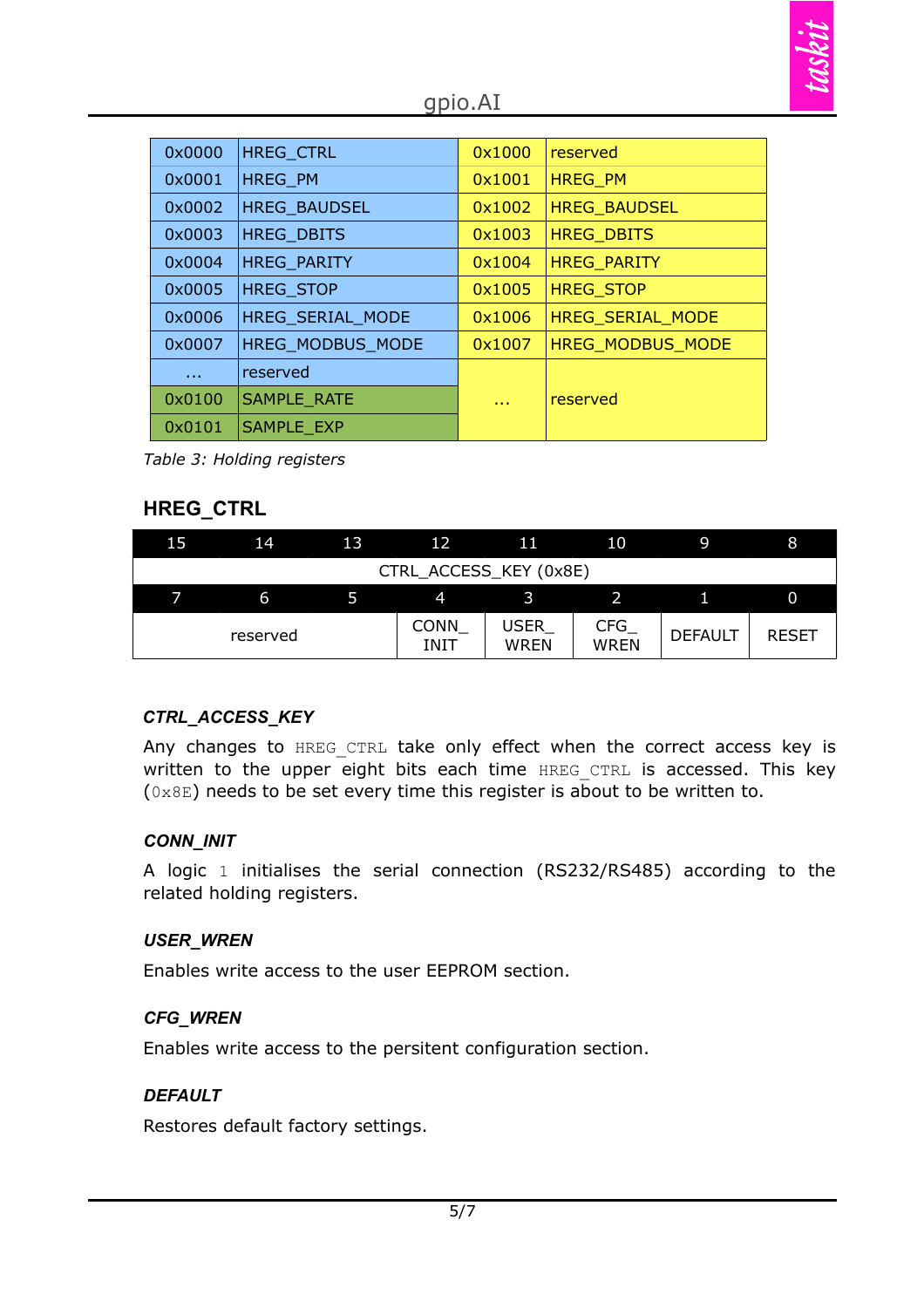

#### **HREG\_PM**

This register is currently unused.

#### **HREG\_BAUDSEL**

Specifies the baud rate that is used on RS232/RS485. The register contains one of those selectors described below.

| <b>Selector</b> | <b>Baud rate</b> | <b>Selector</b> | <b>Baud rate</b> |
|-----------------|------------------|-----------------|------------------|
| 0               | 1200             | 6               | 57600            |
| 1               | 2400             | 7               | 115200           |
| 2               | 4800             | 8               | 230400           |
| 3               | 9600             | 9               | 250000           |
| 4               | 19200            | 10              | 500000           |
| 5               | 38400            | 11              | 1000000          |

#### **HREG\_DBITS**

Contains the number of data bits used on serial line – selectable between seven and eight bits.

### **HREG\_PARITY**

Configures which type of parity checking is used. Valid selectors are listed below.

| <b>Selector</b> | <b>Parity</b> |
|-----------------|---------------|
| 0               | none          |
| 1               | hho           |
| $\mathcal{P}$   | even          |

#### **HREG\_STOP**

The number of additional stopbits – default is 0.

#### **SERIAL\_MODE**

Selects the mode the serial line operates on. Choose 0 for RS232 or 1 for RS485.